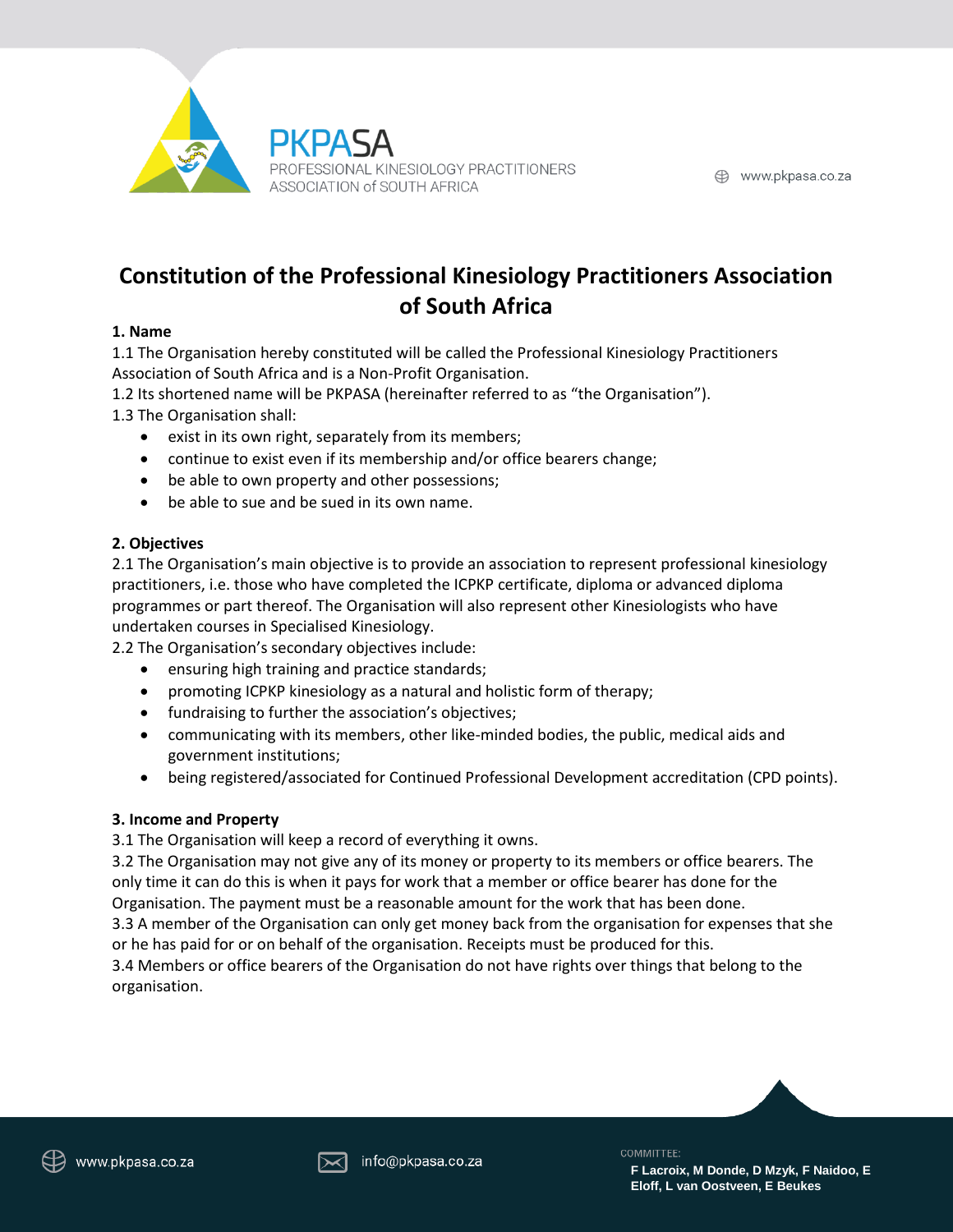

# **4. Membership and General Meetings**

4.1 Anyone who wishes to become a member of the Organisation may apply to the Organisation's management committee and/or its representatives. The management committee has the right to refuse membership.

4.2 Membership will be classified into 3 categories: Full Member, Student Member and Associate Member.

4.3 Any student or graduate of the ICPKP (Certificate, Diploma and/ or Advanced Diploma) will be eligible for membership of the organisation.

4.4 Student membership will be open to students of the ICPKP, i.e. those who are studying or have studied with a registered ICPKP college.

4.5 Full membership can be applied for once the student has achieved/attained the ICPKP certificate of competency for 18 units of the ICPKP program.

4.6 The management committee will determine Associate Membership based on the knowledge, prior learning and experience of specialised kinesiology techniques. Associate Membership can be converted into Full Membership of the Organisation, based on the associate member meeting the minimum standards set out by the PKPASA.

4.7 Annual membership fees are payable to become a member of the organisation, and these will be determined at the inaugural meeting and reviewed at the AGM if necessary.

4.8 Office bearers will not be paid for the work they carry out in their capacity as office bearers. 4.9 Any two full members of the Organisation, can request a special general meeting. They must notify the management committee of the intention and subject of the meeting. The management committee will notify all members of the date of the meeting within 14 days of the request and inform the members of the issue or issues to be discussed.

# **5. General Meetings**

5.1 The AGM is open to all members.

5.2 Only full members who have paid their membership fee are eligible to vote at the AGM.

# **6. Management**

6.1 A management committee will manage the Organisation. The management committee will be made up of a minimum of 4 full members who will serve as the office bearers of the Organisation. Student Members and Affiliate Members are not eligible to be part of the committee.

6.2 Office bearers will serve for one year, but they can stand for re-election for another term in office after that. Depending on what kind of services they give to the organisation, they can stand for reelection into office again and again, so long as their services are needed and they are willing and able to give their services.

6.3 If a member of the management committee does not attend three management committee meetings in a row, without having applied for and obtained leave of absence from the management committee, then the management committee will find a new member to take the absent member's place. The management committee will make the decision regarding the proposed candidate.



COMMITTEE:

**F Lacroix, M Donde, D Mzyk, F Naidoo, E Eloff, L van Oostveen, E Beukes**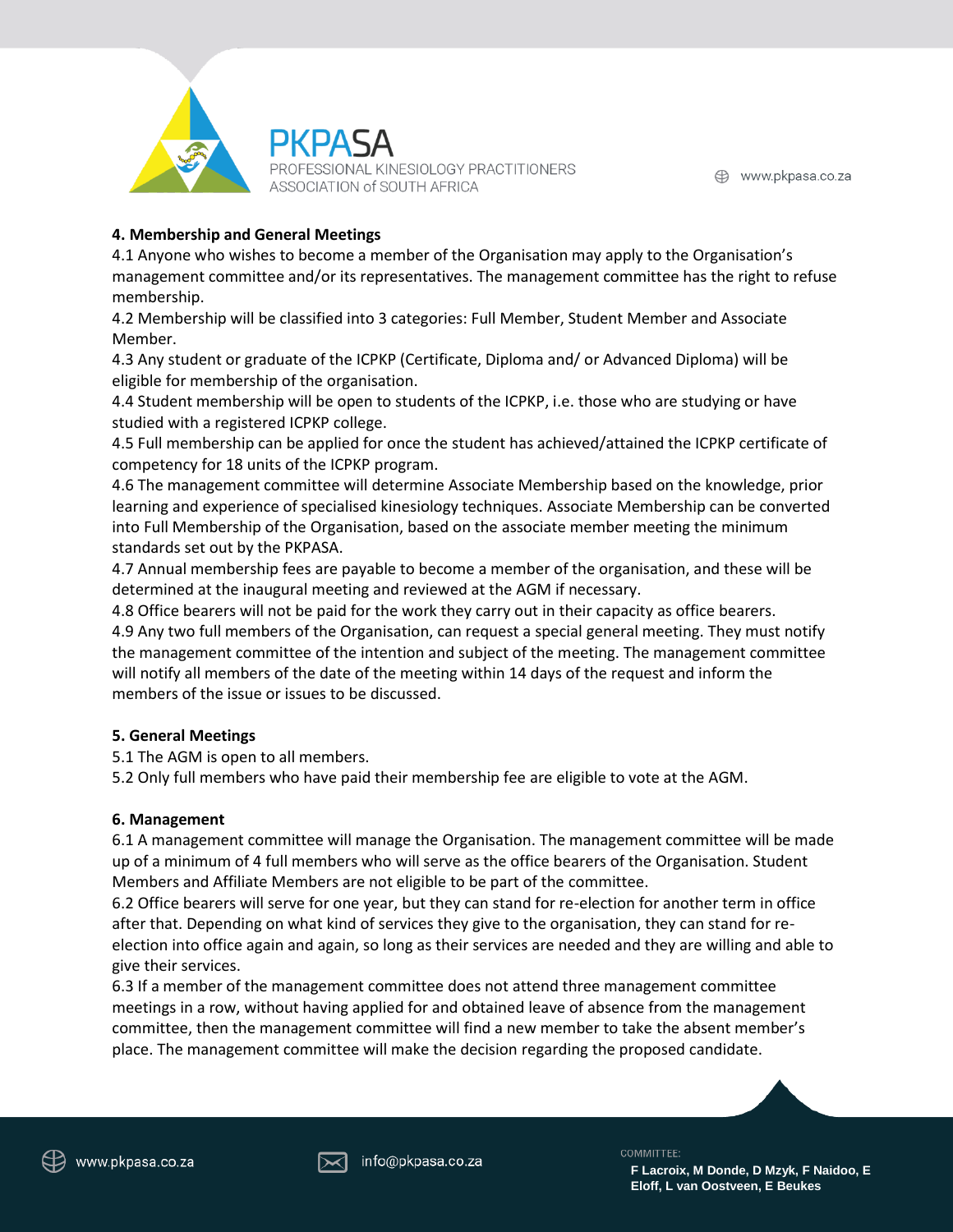

6.4 The management committee will meet at least once per quarter (every 3 months). A minimum of 3 management committee members need to be at the meeting to make decisions that are allowed to be carried forward. This constitutes a quorum.

6.5 Minutes will be taken at every meeting to record the management committee's decisions. The minutes of each meeting will be given to management committee members within one week of the meeting. The minutes shall be confirmed as a true record of proceedings at the following management committee meeting and shall thereafter be signed by the chairperson.

6.6 The Organisation has the right to form sub-committees. The decisions that sub-committees take must be given to the management committee. The management committee must decide whether to agree to them or not at its next meeting. This meeting should take place soon after the sub-committee's meeting. By agreeing to decisions, the management committee ratifies them.

6.7 All members of the Organisation have to abide by the decisions that are taken by the management committee.

# **7. Powers of the Organisation**

The management committee may take on the power and authority that it believes it needs to be able to achieve the objectives that are stated in point number 2 of this Constitution. Its activities must abide by the law.

7.1 The management committee has the power and authority to raise funds or to invite and receive contributions.

7.2 The management committee has the power to buy, hire or exchange any property it needs to achieve its objectives.

7.3 The management committee has the right to make rules for proper management, including procedures for membership application, approval and termination.

7.4 The Organisation will decide on the powers and functions of the office bearers. However there will be, at the minimum, a chairperson, a secretary, a treasurer and at least one other office bearer.

7.5 Members or office bearers do not become liable for any of the obligations and liabilities of the organisation solely by virtue of their status as members or office bearers of the Organisation.

7.6 Office bearers are not personally liable for any loss suffered by any person as a result of an act or omission which may occur in good faith while the office bearer is performing their functions for or on behalf of the Organisation.

7.7 The function of the Organisation is to fulfil the objectives set out in point 2 (Objectives). 7.8 Disciplinary issues: The Organisation has the authority to regulate and discipline practitioners (see Schedule 5).

# **8. Meetings and Procedures of the Committee**

8.1 The management committee must hold at least four ordinary meetings each year plus an AGM. 8.2 The chairperson, or two members of the committee, can call a special meeting if they so wish. They must let the other management committee members know the date of the proposed meeting no less than 14 days before it is due to take place, and must inform them of the issue(s) to be discussed. If,



COMMITTEE:

**F Lacroix, M Donde, D Mzyk, F Naidoo, E Eloff, L van Oostveen, E Beukes**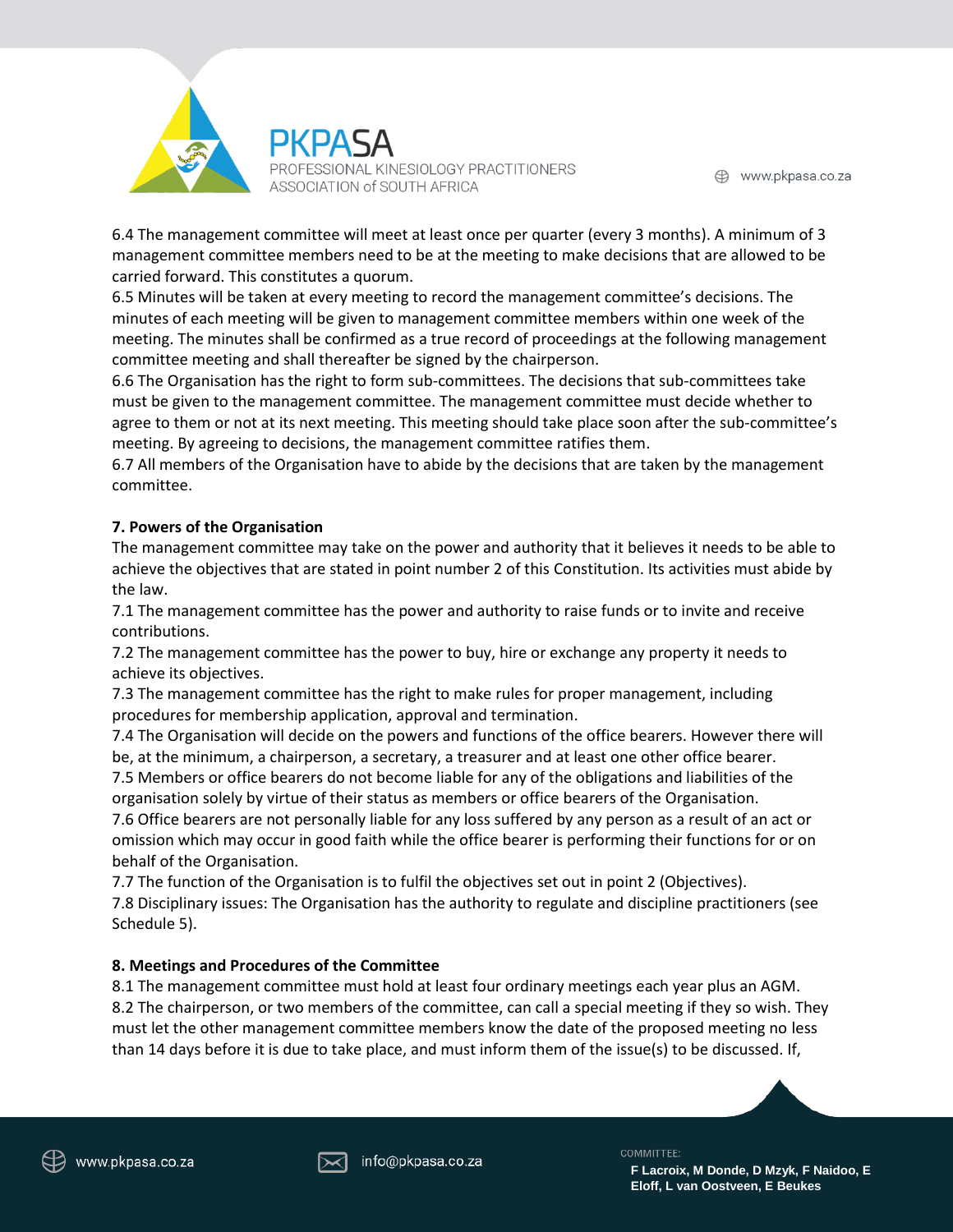

however, one of the matters to be discussed is to appoint a new management committee member, then those calling the meeting must give the other committee members no less than 21 days' notice. 8.3 The chairperson shall act as the chairperson of the management committee. If the chairperson does not attend a meeting, then members of the committee who are present choose which one of them will chair that meeting. This must be done before the meeting starts.

8.4 There shall be a quorum whenever such a meeting is held.

8.5 When necessary, the management committee will vote on issues. If the votes are equal on an issue, then the chairperson has either a second or deciding vote.

8.6 Minutes of all meetings must be kept safely and always be on hand for members to consult.

#### **9. Annual General Meetings**

9.1 The annual general meeting must be held once every year, within 60 days of the Organisation's financial year. Notice of the AGM must be distributed at least 21 days before the AGM and can be sent by email or regular post.

9.2 The Organisation should deal with the following business, amongst others, at its annual general meeting:

- Agree to the items to be discussed on the agenda.
- Take note of members attending and also apologies for non-attendance.
- Read and confirm the previous meeting's minutes with matters arising.
- Chairperson's (Annual) report.
- Treasurer's (Financial) report.
- Any changes to the constitution.
- Elect new office bearers.
- General.
- Close the meeting.

9.3 Every full member has one vote and in the case of equality of votes, the Chairperson shall have a casting vote in addition to his/her deliberate vote. Full members who are unable to attend a meeting may register their votes by letter (proxy) to reach the Secretary at lease 24 (twenty-four) hours before the commencement of the meeting.

9.4 Student and Associate Members are not entitled to vote.

9.5 Voting shall be by a show of hands, unless otherwise agreed upon at the meeting.

9.6 All motions shall be considered binding upon all members once ratified by a majority vote.

9.7 Any alteration to the Constitution needs to be circulated to all members prior to the AGM and with the notice of the AGM.



COMMITTEE: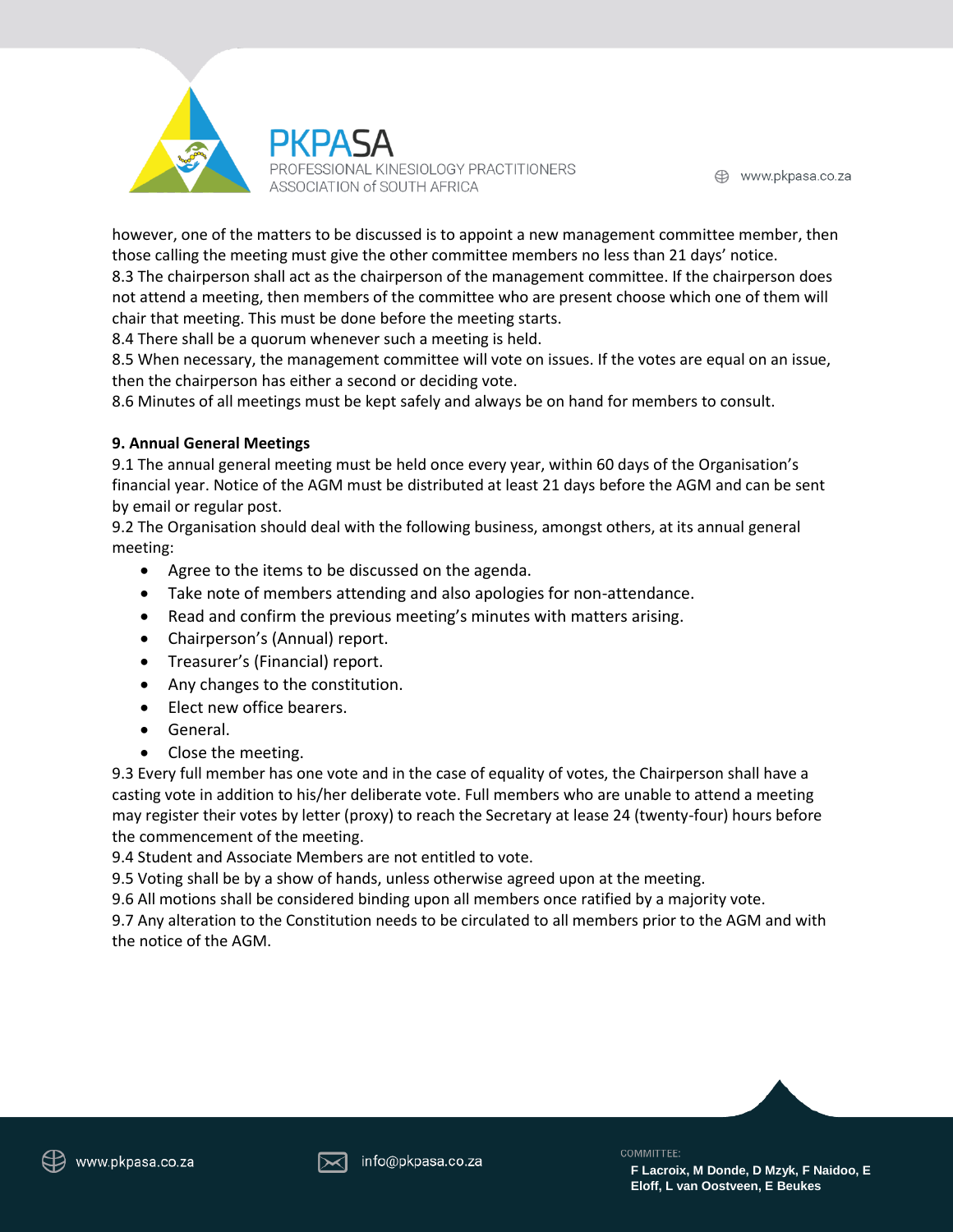

#### **10. Finance**

10.1 The appointment of an accounting officer shall be ratified at the annual general meeting. His or her duty is to audit and check on the finances of the organisation.

10.2 The treasurer's job is to control the day-to-day finances of the Organisation. The treasurer shall arrange for all funds to be put into a bank account in the name of the Organisation. The treasurer must also keep proper records of all the finances.

10.3 Whenever funds are taken out of the bank account, the chairperson and at least two other members of the organisation must be notified and agree to the withdrawal in writing. This may be done via email. The treasurer must keep a copy of this agreement to withdraw funds.

10.4 The financial year of the organisation ends on 30 April.

10.5 The Organisation's accounting records and reports must be ready and handed to the Director of Non-Profit Organisations within six months after the financial year end. This is the duty of the auditor. 10.6 If the Organisation has funds that can be invested, the funds may only be invested with registered financial institutions. These institutions are listed in Section 1 of the Financial Institutions (Investment of Funds) Act, 1984. Alternatively, the Organisation can get securities that are listed on a licensed stock exchange as set out in the Stock Exchange Control Act, 1985. The Organisation can go to different banks to seek advice on the best way to look after its funds.

10.7 Funds may be used for materials, equipment, furniture, curtains, hire of materials and equipment, salaries for work done, sponsorship for individuals unable to pay for training and the hiring of a venue for training purposes.

# **11. Changes to the Constitution**

11.1 The Constitution can be changed by a resolution. The resolution has to be agreed upon and passed by no less than two thirds of the members who are at the annual general meeting or special general meeting. Members must vote at this meeting to change the Constitution.

11.2 Two thirds of the members shall be present at a meeting ("the quorum") before a decision to change the Constitution is taken. Any annual general meeting may vote upon such a notion, if the details of the changes are set out in the notice referred to in 9.7.

11.3 A written notice must go out no less than 21 days before the meeting at which the changes to the Constitution are going to be proposed. The notice must indicate the proposed changes to the Constitution that will be discussed at the meeting.

11.4 No amendments may be made which would have the effect of making the Organisation cease to exist.

# **12. Dissolution/Winding-up**

12.1 The Organisation may close down if at least two thirds of the members present and voting at a meeting convened for the purpose of considering such matter, are in favour of closing down. 12.2 When the organisation closes down, it has to pay off all its debts. After doing so, any property or money that may be left over should not be paid or given to members of the Organisation, but given in some way to another non-profit organisation that has similar objectives. The organisation's general



COMMITTEE:

**F Lacroix, M Donde, D Mzyk, F Naidoo, E Eloff, L van Oostveen, E Beukes**